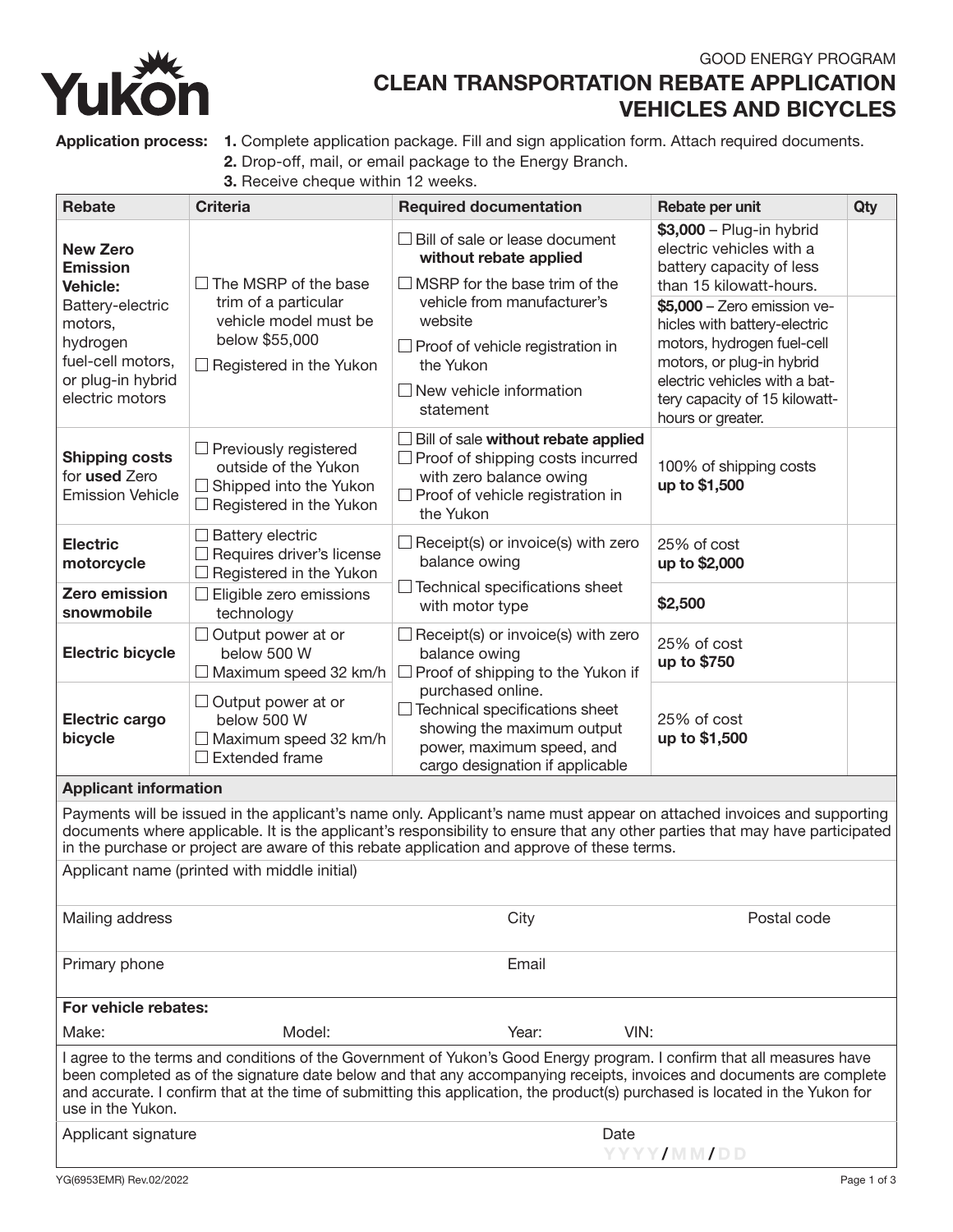# Terms and conditions

# Definitions:

Base trim – the entry level, most basic version of a particular vehicle model.

**BEV** – Battery electric vehicle. Must be powered exclusively by a battery and electric motor with no backup internal combustion engine.

Electric cargo bicycle – Has an extended frame designed to carry goods or people. km/h – kilometre per hour

kWh – kilowatt-hour

MSRP – Manufacturer Suggested Retail Price **PHEV** – Plug-in Hybrid Electric Vehicle is powered by a battery and electric motor with a back-up internal combustion engine.

**Trim** – the different versions of a particular vehicle model. W - Watt

ZEV – Zero Emission Vehicle. ZEVs have the potential to operate without producing direct tailpipe emissions. Vehicle models may still have a conventional internal combustion engine, but must also be able to operate without it.

Eligible applicants: Businesses and organizations registered in the Yukon; Yukon municipalities; First Nation governments; and Yukon residents. The Government of Yukon and federal government entities, including crown corporations, are ineligible. Yukon residency is proven by providing a copy of a Yukon driver's license or one eligible document from the Government of Yukon's [residency](https://yukon.ca/en/driving-and-transportation/driver-licensing/identity-documents-needed-get-drivers-licence)  [document list.](https://yukon.ca/en/driving-and-transportation/driver-licensing/identity-documents-needed-get-drivers-licence) Applicants applying for a rebate after purchase must show proof of Yukon residency at the time the rebate application is submitted to the Energy Branch. Dealerships may only offer point of sale rebates to those who have Yukon residency at the time of purchase.

Eligibility: ZEVs, electric motorcycles, zero emission snowmobiles, electric bicycles and electric cargo bicycles must be purchased new and for use in the Yukon. Used electric motorcycles, zero-emission snowmobiles, electric bicycles and electric cargo bicycles are not eligible. Used ZEVs are only eligible for a shipping rebate. Receipts and invoices must be dated within 1 year of submitting your rebate application. If applicant has a lease, the rebate will be pro-rated on the length of the lease. The applicant can qualify for the full rebate if the lease is 3 years or more. Note: New ZEVs purchased out of the Yukon territory that received a rebate from another province, territory or jurisdiction are not eligible for this rebate. Applicants can apply to receive a rebate under the Government of Canada's iZEV program for purchasing eligible ZEVs.

Quantity: For all Good Energy transportation rebates, businesses and organizations registered in the Yukon, municipalities, and First Nations governments may purchase up to 10 qualifying vehicles per rebate per calendar year. Yukon residents may purchase two qualifying vehicles per rebate over the lifespan of the program.

## New zero-emission vehicles must:

- Be operated by a:
	- battery-electric motor;
	- hydrogen fuel-cell motor;
	- plug-in hybrid electric motor with a battery capacity of 15 kilowatt-hours or greater; or
	- plug-in hybrid electric motor with a battery capacity of less than 15 kilowatt-hours. Note: Plug-in hybrid electric vehicles are powered by a battery and electric motor with a back-up internal combustion engine.
- Have a MSRP for the base trim of that particular model that is below \$55,000 (excluding optional equipment, federal air conditioner excise tax, freight, accessories, and other fees). Higher priced versions of the same vehicle model are eligible, provided the MSRP of the base vehicle model is below the threshold;
- Have a new vehicle information statement (NVIS); and
- If purchased out of territory, the vehicle must be registered in the Yukon.

Not eligible are: Conventional hybrid vehicles that do not plug-in.

## Used zero-emission vehicles must be:

- Operated by: a battery-electric motor; a hydrogen fuel cell motor; or plug-in hybrid electric technology. Note: Plug-in hybrid electric vehicles are powered by a battery and electric motor with a back-up internal combustion engine.
- Previously registered in a jurisdiction other than the Yukon;
- Shipped into the Yukon Territory; and
- Vehicle is registered in the Yukon.

A used ZEV can only receive a shipping rebate once. A ZEV cannot be eligible for both the used ZEV shipping rebate and the new ZEV rebate.

Not eligible are: Conventional hybrid vehicles that do not plug-in.

## Electric motorcycles must:

- Be powered exclusively by an electric motor and battery;
- Require a Yukon driver's license to operate (any class);
- Have two or three wheels;
- Be registered in the Yukon; and
- Meet all requirements under the Yukon's *Motor Vehicles Act.*

Qualifying electric motorcycles include both high speed and limited speed motorcycles as defined by the *Motor Vehicles Act.*

## Zero-emission snowmobiles must:

- Be powered by an eligible zero-emission technology such as battery-electric or hydrogen fuel cell;
- Produces no direct tailpipe emissions; and
- Meet all requirements under the Yukon's *Motor Vehicles Act*.